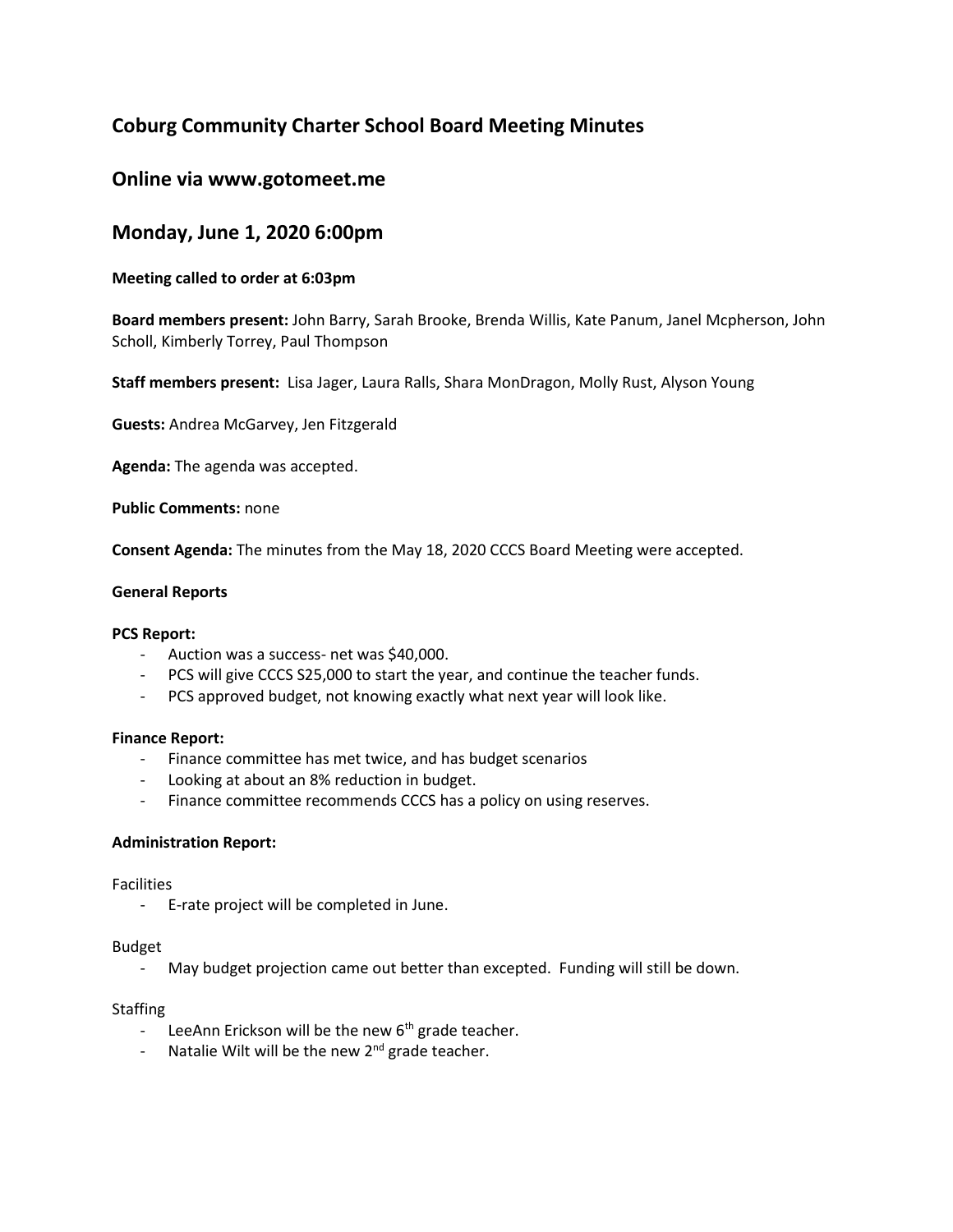## **Community**

- Talent Show- June 3
- Spirit Week
- 8<sup>th</sup> grade promotion parade- June 10.
- 5<sup>th</sup> grade scavenger hunt.
- Staff parade on last day of school- June 11.
- Technology turn-in the last week of school.

## Teaching and Learning

- ODE has asked schools to keep track of engagement. Overall CCCS engagement is high (90- 100%) and consistent.
- Grading will be on engagement. Pass/Incomplete for middle school.
- $-$  Fall planning-should have more state guidance around June  $8<sup>th</sup>$
- Curriculum ordering will start in July.

### **New Business**

2020-21 Budget Proposal

- Board reviewed the flat funding proposed 20-21 budget.
- Board reviewed the budget reduction considerations for 20-21 (8% cut would be a loss of about \$80,000)
- Budget cut possibilities- travel, advertising, library, music, professional development, EA position, curriculum, technology, internet upgrades.
- Could have a direct drive next year. Could ask PCS for help with technology, and internet?
- Many unknowns still.

### **Old Business**

New board member nomination. Sarah Brooke motioned to elect Jessica Clark to the CCCS Board of Directors for a 3 year term. The board unanimously approved the motion. She will take position #3 on the board, and start July 1, 2020.

Additional board member recruitment needed. Board will still have 1 position open.

Board officer positions for 2020-21. John Barry- President Brenda Willis- Vice President Sarah Brooke- Treasurer Kate Panum- Secretary

Kimberly Torrey moved to approve Board Officers positions for 2020-21. The board unanimously approved the motion.

Discussion and clarification of admin roles and responsibilities.

- Lisa- executive director, policies, facilities, overall reporting
- Holly will be face of the office, working with day to day staff and student needs, behavioral.
- Laura and Shara will be non-contract for support needed-for example new teacher mentors.